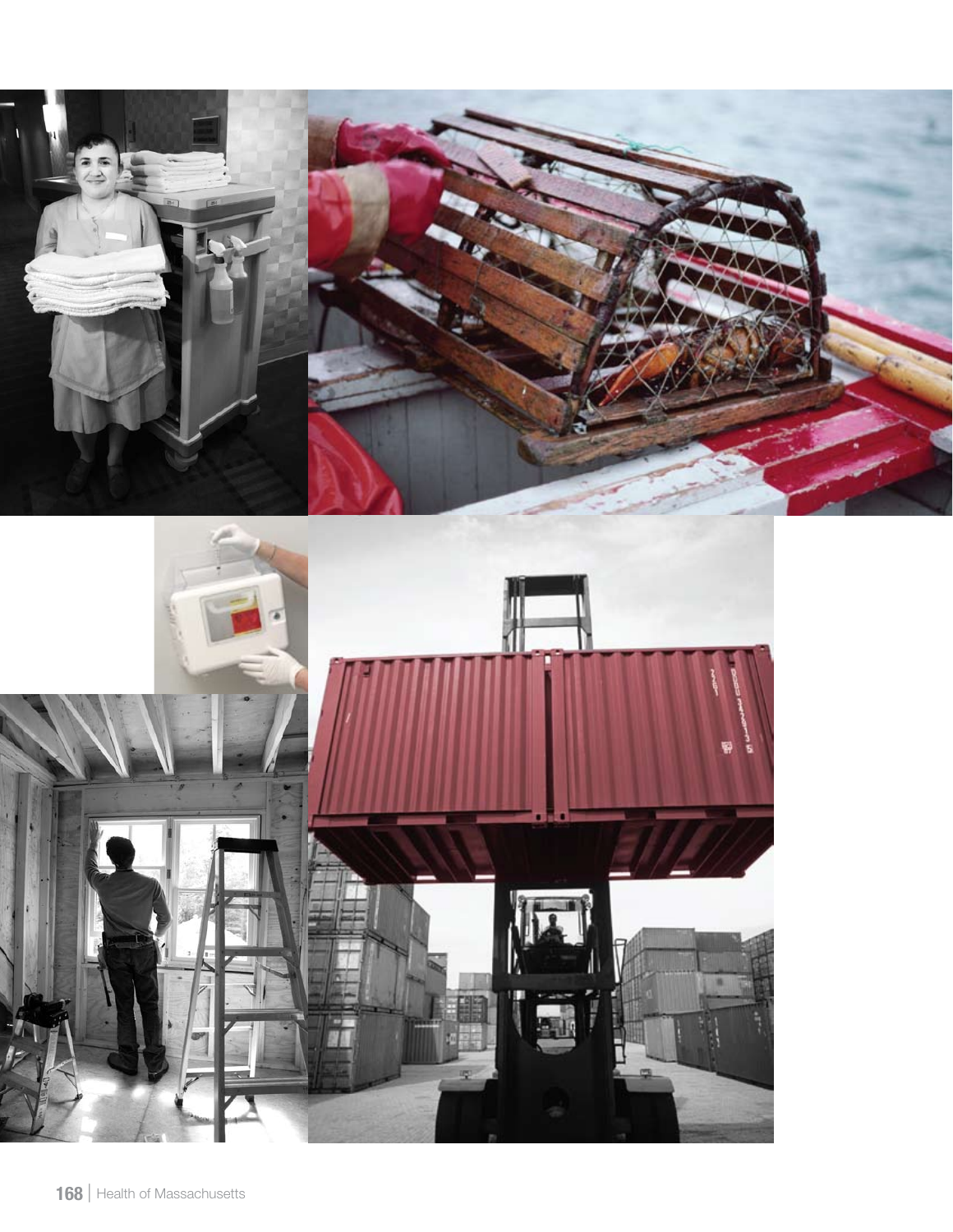# O c c u p a t i o n a l Health



**M** assachusetts workers drive our economy, from the cutting edge<br>sectors of biotechnology and health care to the traditional jobs<br>fishing and construction that give our Commonwealth much of its cha sectors of biotechnology and health care to the traditional jobs in fishing and construction that give our Commonwealth much of its character. While work is fundamental to well being, working conditions can also negatively affect health. This is most obvious in jobs such as construction where many dangers are well recognized, but exposure to chemicals, chronic wear and tear, and stress at work can also take a toll.

Each year, thousands of people in Massachusetts are injured or become ill as a result of health and safety hazards in the workplace. These work-related health problems result in substantial human and economic costs, not only for workers, their families and employers but also for society at large. They also add to the burden on our health care system. Occupational injuries and illnesses are in large part preventable. Workplace hazards should not be simply accepted as part of the job. There is extensive evidence that with effort, occupational risks can be reduced or eliminated.

Successful approaches to making workplaces safer and healthier begin with collecting and analyzing the data necessary to understand the problems. The MDPH Occupational Health Surveillance Program (OHSP) uses multiple public health data sources to document where and how workers in Massachusetts are getting sick or hurt on the job.<sup>1</sup>

Occupational injuries and illnesses are in large part preventable. Workplace hazards should not be simply accepted as part of the job.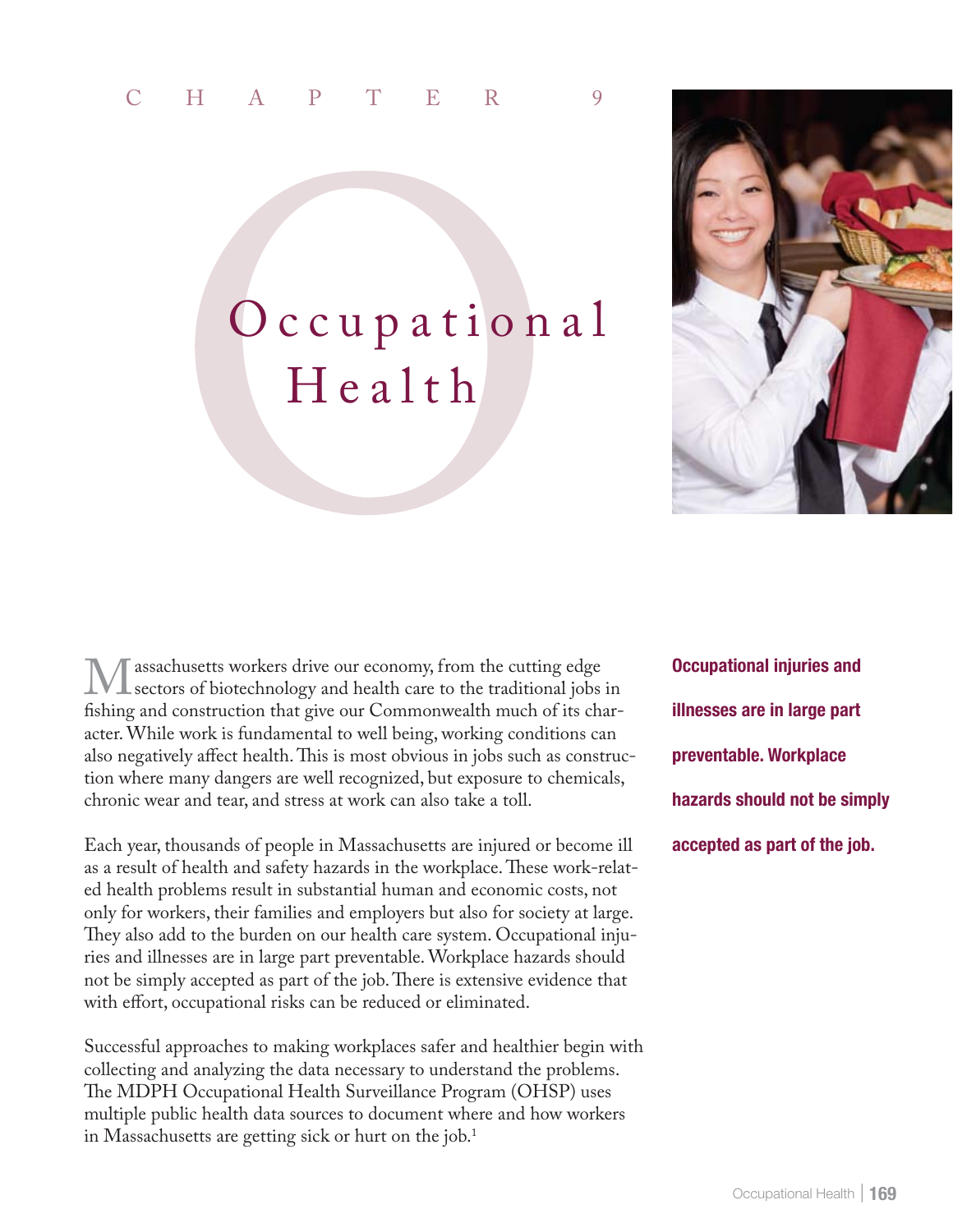OHSP uses data to target prevention activities and works with a wide range of government and community partners to address identified workplace health and safety problems. Activities include interventions in individual worksites, educational outreach to workers, employers, and health care providers, recommendations for changes in equipment design, and development of public policies to reduce workplace risks. Many stakeholders – employers, unions, the medical community, advocacy organizations and government – have critical roles to play in promoting the health and safety of working people in the Commonwealth. Information provided by OHSP helps guide these efforts.

#### Fatal Injuries at Work

Each week, one to two workers are fatally injured on the job in Massachusetts. OHSP not only collects and analyzes data on these tragic deaths but also conducts in-depth investigations of select incidents to learn more about why these deaths occur. This information is used to develop recommendations to prevent similar deaths in the future. Findings as well as prevention recommendations are disseminated widely to those in positions to make jobs safer.

In recent years (2000-2007), the number and rate of workers killed on the job in Massachusetts has fluctuated over time, with no consistent upward or downward trend. The overall fatality rate is about half the US rate, which is partly explained by differences in industry makeup. A smaller proportion of Massachusetts workers are employed in higher risk industries such as agriculture and mining compared to other parts of the US.<sup>2</sup>

Commercial fishing stands out as an exceptionally high risk job in Massachusetts. Twenty-nine of the 535 workers fatally injured during 2000-2007 were employed in the fishing industry, and Massachusetts ranked second following only Alaska in the number of commercial fishing deaths during this period (Figure 9.1). The commercial fishing industry is vital to the economies of some Massachusetts port towns, and Massachusetts can learn from success in Alaska where efforts to expand safety training programs and increase adherence to safety standards have reduced the fishing fatality rate by nearly 50 percent.3

Construction workers – who build our homes and schools and repair our roads – are also at high risk. During 2000-2007, more workers were killed in construction than in any other industry, and the fatality rate for construction was more than four times higher than the overall state rate (Figure 9.1). The nature and organization of work in the construction industry especially in residential construction (e.g., transient worksite, small company size) make it challenging to reach workers for education and intervention. Innovative efforts are needed to reach employers and workers as well as the homeowners who contract with them.

The fatal occupational injury rate for fishermen in Massachusetts during 2000-2007 was more than 80 times the overall rate for the state.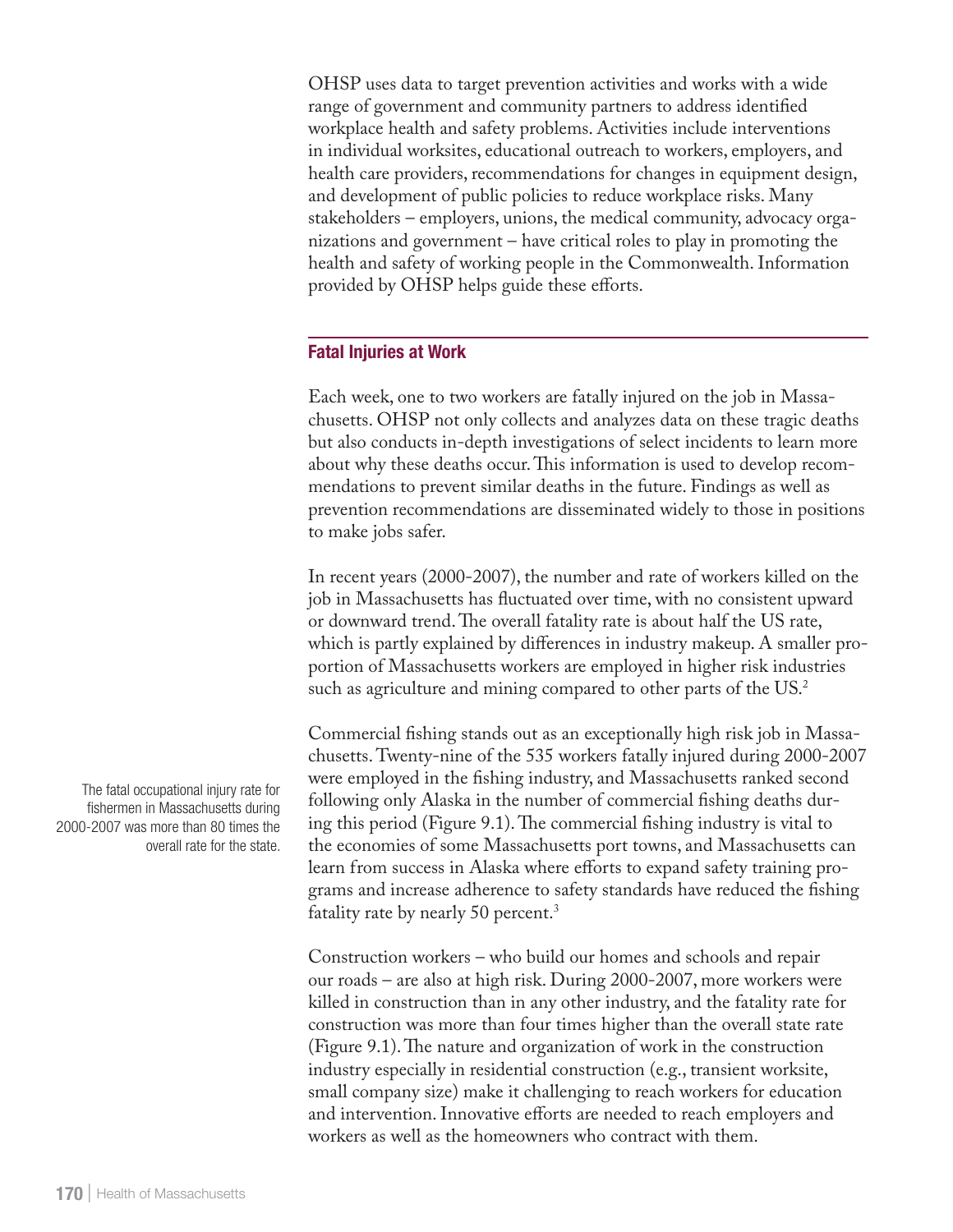#### Figure 9.1 Fatal Occupational Injuries by Industry Sector



Source: MDPH Census of Fatal Occupational Injuries, 2003-2007. \*Rate statistically different from the overall state rate (p<0.05).

 related deaths in Massachusetts than any other type of event. During 2000-2007, almost one-fifth (19%) of all fatal occupational injuries were falls tion. OHSP disseminates fall prevention materials in multiple languages to Falls from heights such as from ladders and roofs account for more workfrom heights (Figure 9.2). Most of these falls (69%) occurred in construcworkers and employers in the construction industry. OHSP has also convened a task force to identify and collaborate on strategies to reduce falls in residential construction. Members include stakeholders from industry, labor, community organizations, researchers and government agencies.

Roadway motor vehicle incidents and workplace homicides also stand out as common causes of fatal occupational injuries. During 2000-2007, 22 of the 49 workers killed in vehicle crashes were truck drivers, and truck driving claimed more lives than any other single occupation. Forty-nine workers were victims of workplace homicide. Robbery was the leading motive for these violent deaths.

Approximately one in five workers fatally injured at work was born outside of the US. During 2000 – 2007, the fatality rate for foreign born workers was higher than the rate for workers born in the US.

Government agencies can face many barriers to obtaining information from the employers and co-workers of immigrants who die on the job. OHSP has partnered with community organizations that work with newcomer communities to learn more about the incidents and the victims. These collaborations have enabled OHSP not only to collect better information but also to provide information back to the affected communities about the causes of these deaths and ways to prevent them in the future. Community partners have used OHSP reports to educate their members and mobilize action to reduce workplace health and safety risks. These



#### Floor Sanders Killed When Floor Finishing Product Catches Fire

 injured in two separate incidents when a highly flammable sealer they were using caught fire. OHSP investigated these incidents and joined with the State Fire Marshal to issue a Fire Safety Alert (available in English seminated to floor finishers, fire uct distributors throughout the state. OHSP has also participated ishing task force which is working to prohibit the use and sale of highly flammable floor finishing Within a 10 month period (Sept. 2004-July 2005), three Vietnamese floor finishers were fatally and Vietnamese) that was disdepartments, insurers, and prodin a community-initiated floor finproducts in Massachusetts.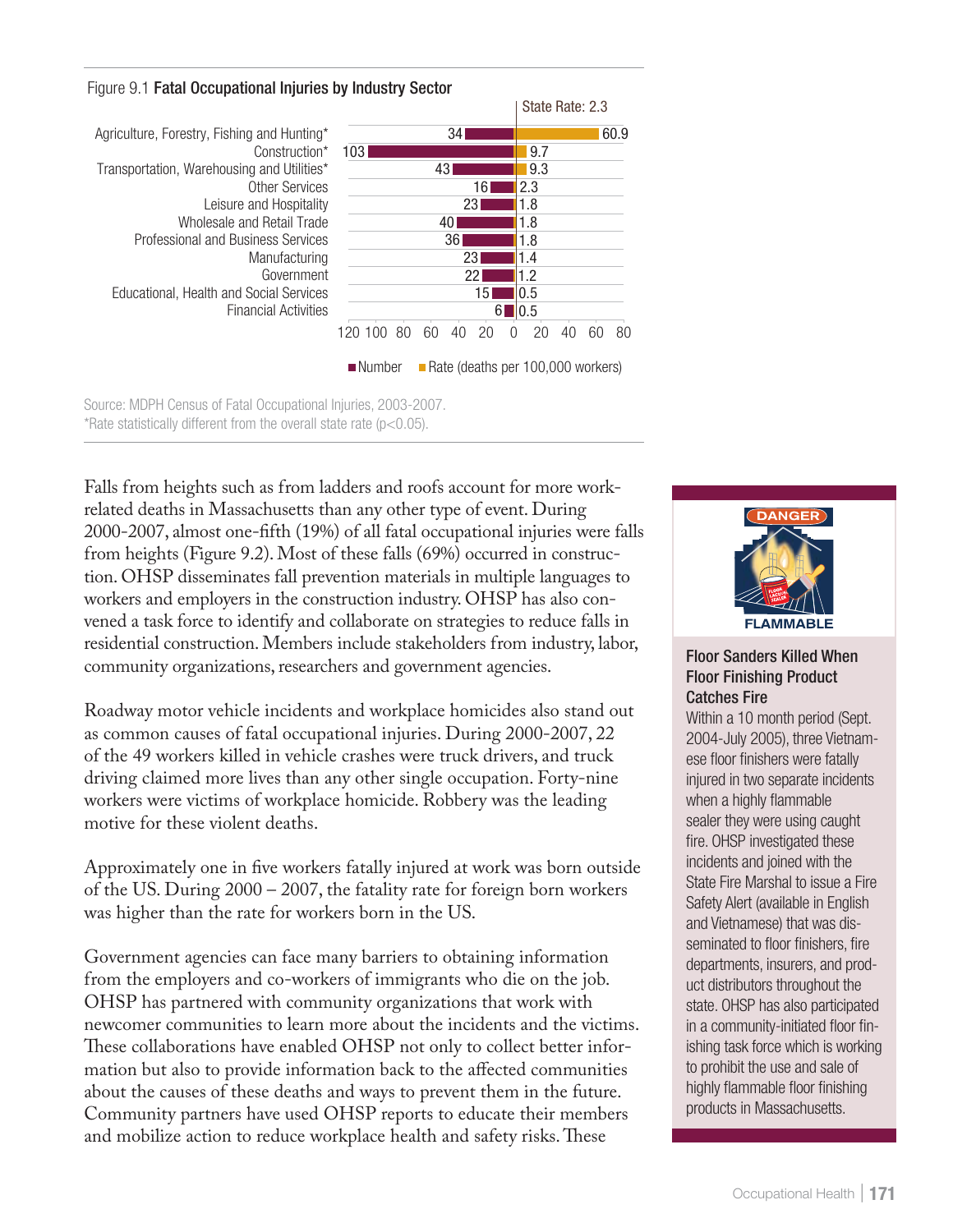| <b>Event/Exposure</b>                               | <b>Number of</b><br><b>Fatalities</b> | <b>Percent</b> |
|-----------------------------------------------------|---------------------------------------|----------------|
| <b>Transportation Incident</b>                      | 166                                   | 31.0           |
| Roadway motor vehicle                               | 49                                    | 9.2            |
| Worker struck by vehicle                            | 44                                    | 8.2            |
| <b>Water vehicle</b>                                | 35                                    | 6.5            |
| Off road motor vehicle                              | 20                                    | 3.7            |
| Aircraft                                            | 17                                    | 3.2            |
| Fall                                                | 117                                   | 21.9           |
| Fall from height                                    | 102                                   | 19.1           |
| Fall on same level                                  | 14                                    | 2.6            |
| <b>Contact with Object or Equipment</b>             | 91                                    | 17.0           |
| Struck by object                                    | 55                                    | 10.3           |
| Caught in/compressed by object/equipment            | 36                                    | 6.7            |
| <b>Assault or Violent Act</b>                       | 90                                    | 16.8           |
| Homicide                                            | 49                                    | 9.2            |
| Suicide/self-inflicted injury                       | 39                                    | 7.3            |
| <b>Exposure to Harmful Substance or Environment</b> | 43                                    | 8.0            |
| Contact with electric current                       | 20                                    | 3.7            |
| Other exposure to harmful substances                | 16                                    | 3.0            |
| Oxygen deficiency (includes drowning)               | $\overline{7}$                        | 1.3            |
| <b>Fire or Explosion</b>                            | 27                                    | 5.1            |
| <b>Total</b>                                        | 535                                   | 100.0          |

#### Figure 9.2 Fatal Occupational Injuries by Event (Cause)

Source: MDPH Census of Fatal Occupational Injuries, 2000-2007.

organizations reach employees and employers with potentially life-saving information through informal communication networks as well as the ethnic media including radio, cable television, web sites, and newspapers in Portuguese, Spanish, and Vietnamese.

#### Nonfatal Injuries and Illnesses

Each year in Massachusetts, 1 out of every 25 full-time workers in the private sector – almost 90,000 workers – sustains a nonfatal injury or illness at work that requires more than first aid. Over 40% of these injuries and illnesses are serious enough to result in lost work time. While the rate of lost time injury and illness in Massachusetts declined from 2000-2007, it remained consistently higher than the rate for the nation (Figure 9.3).

 Workers employed in transportation and warehousing are at highest risk for injury, with more than four out of every 100 full-time workers experiencing a work-related injury or illness resulting in lost work time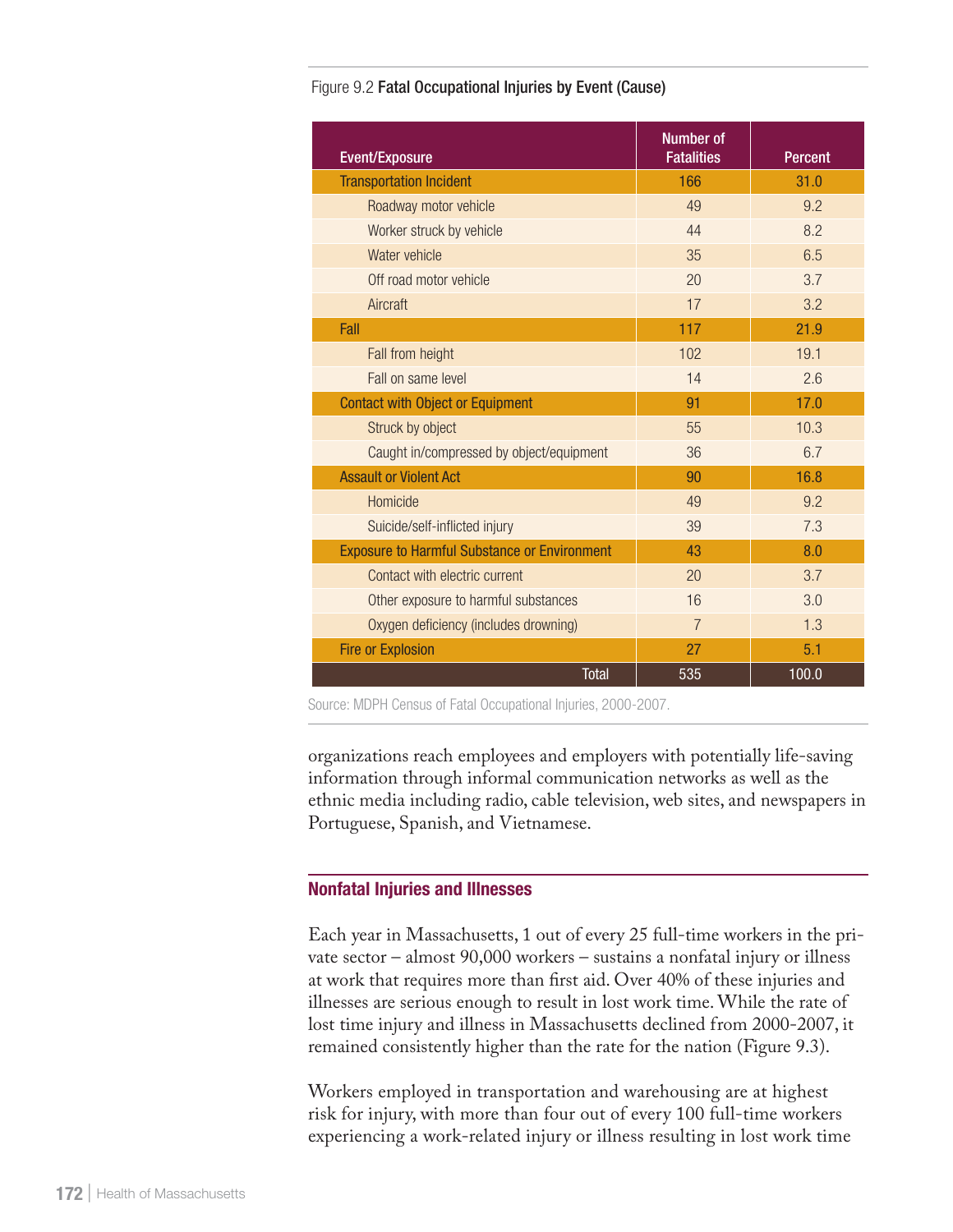



Source: US Dept. of Labor Bureau of Labor Statistics, Survey of Occupational Injuries and Illnesses. \*The MA rate decreased over time but was significantly higher than the US rate (p<0.05).

in 2007. Construction workers also have a high lost time injury rate. However, the largest number of lost work time injuries and illnesses – more than 8,300 cases in 2007 – occur among Massachusetts health care workers (Figure 9.4).

#### Figure 9.4 Nonfatal Occupational Injuries and Illnesses Resulting in Lost Workdays, by Industry Sector, MA



The statewide rate of injuries and illnesses resulting in lost workdays is 1.6.

Source: US Dept. of Labor Bureau of Labor Statistics Survey of Occupational Injuries and Illnesses, 2007.

The large number of injured workers in health care results partly from the fact that health care is the largest industry in the state, employing close to 15% of the workforce, but it is also due to the nature of the work. In fact, in 2007, the rate of lost time injuries and illnesses for health care workers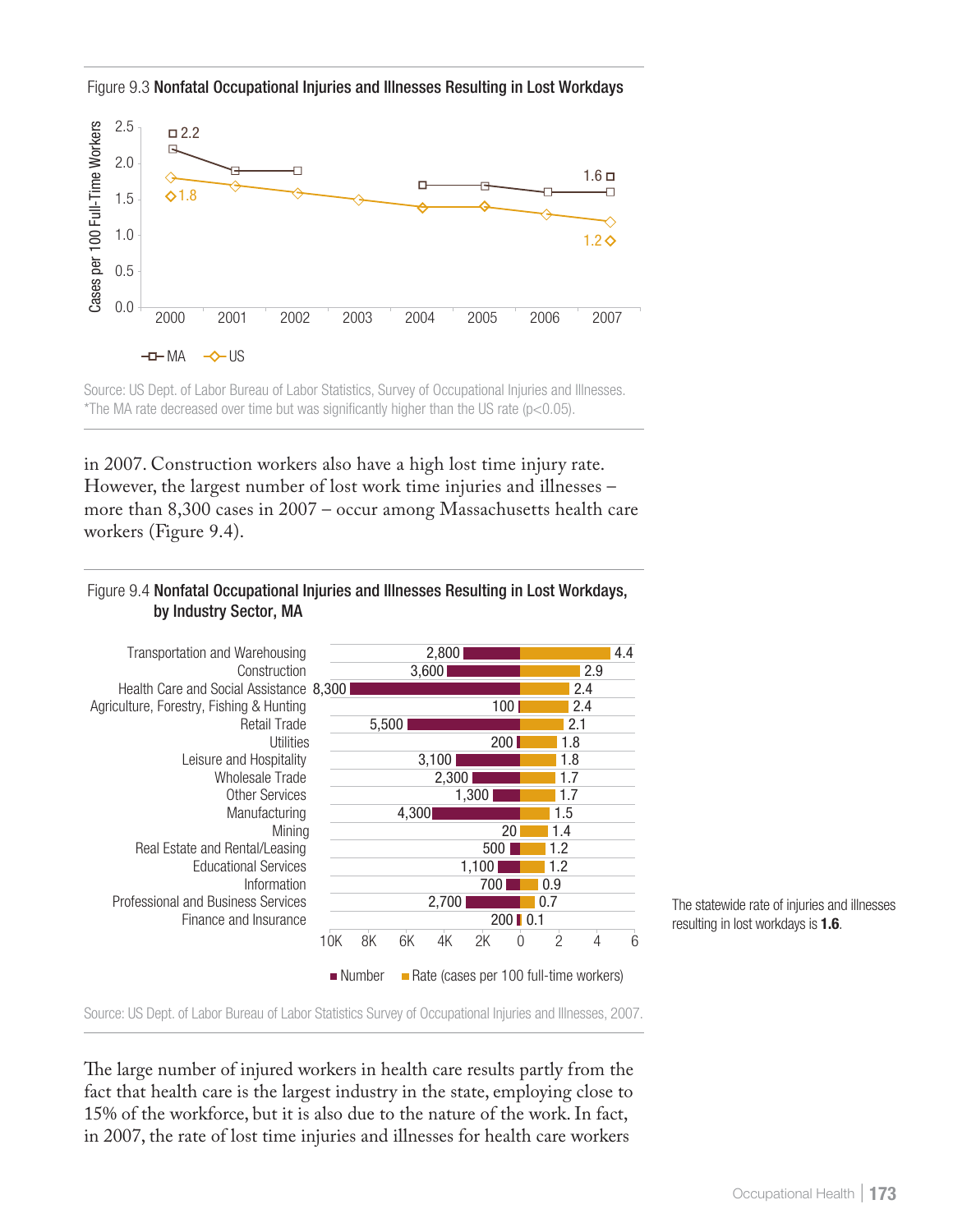(2.4 injuries per 100 full-time workers) was higher than the rates for most other industries and higher than the rate for the health care industry in the nation as a whole (1.4). The rates for workers employed in hospitals (3.0) and nursing homes (3.9), specifically, were higher than the rates reported for workers employed in construction (2.9) and manufacturing (1.5). Close to 40% of the injuries and illnesses among Massachusetts health care workers were musculoskeletal disorders.

The survey providing these nonfatal injury and illness statistics is based on a sample of occupational illness and injury logs maintained by employers. This survey provides valuable information but has a number of well-recognized limitations. It excludes public sector workers, the self-employed, and household workers, who together comprise close to 21% of the workforce. Occupational illnesses, which can take many years to develop and may not become evident until long after an individual has left the job, are not well documented in the survey, and there is evidence that even many injuries are never reported. Therefore, OHSP uses a variety of additional health data sources, including emergency department records, workers' compensation claims, and physician reports as well as data from interviews and investigations to provide a more complete picture of the occupational health status of the Massachusetts population.

### Hospital Workers by Occupation



Source: MDPH Sharps Injury Surveillance System, 2002-2007.

#### Figure 9.5 Sharps Injuries Among Sharps Injuries Among Hospital Workers

Health care workers are vulnerable to infectious disease resulting from injuries with contaminated needles and other sharp devices. These sharps injuries are frequent events with rare but serious health outcomes (e.g., HIV, Hepatitis B, and Hepatitis C).

and federal law<sup>4,5</sup> to use sharps with engineered sharps injury protections Since 2001, hospitals licensed by MDPH have been required by state (SESIPs).

Hospitals are also required to maintain logs of sharps injuries among workers and submit data from these logs annually to OHSP, which maintains the Massachusetts Sharps Injury Surveillance System. Since 2002, the Sharps Injury Surveillance System has collected data each year from 99 MDPH licensed hospitals.

More than 3,000 sharps injuries among hospital workers are reported to MDPH annually. Nurses are most frequently injured, followed by doctors and technicians. Non-clinical staff (e.g., housekeepers and central supply staff included in support services) are also at risk (Figure 9.5).

Since the Massachusetts Needlestick Prevention Act was passed in 2001, the rate of sharps injuries has gradually decreased by an average of 4.8 % annually (Figure 9.6).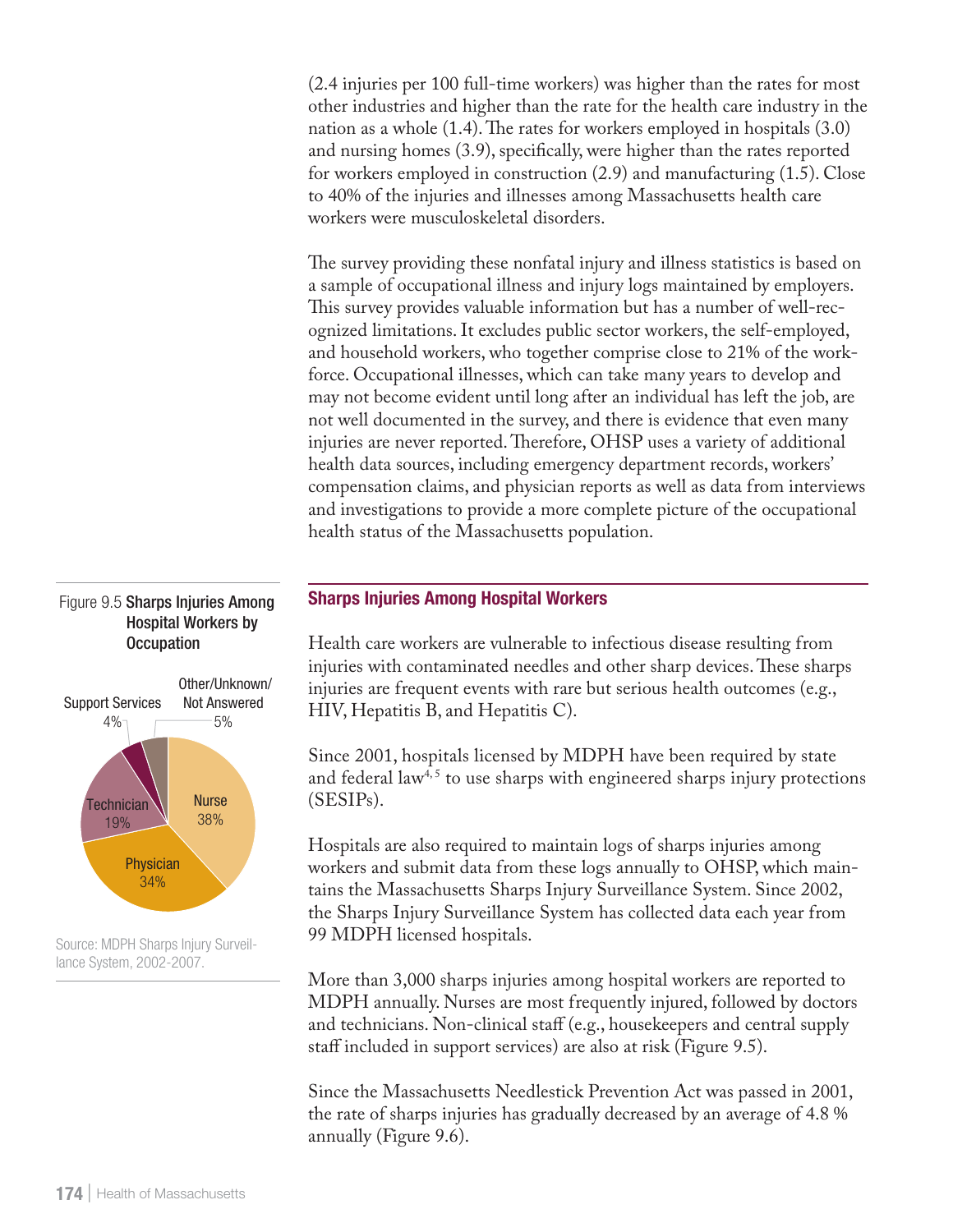

Figure 9.6 Number and Rate of Sharps Injuries Among Hospital Workers

Though data indicate an increased use of devices with sharps injury prevention features, there continue to be a substantial number of injuries with devices lacking such features, particularly with hollow bore hypodermic needles, for which alternatives are available (Figure 9.7).

Though fewer in number, injuries are also caused by devices with injury prevention features. This raises important questions about specific instruments used and staff training in the use of these newer devices.



Figure 9.7 Sharps Injuries among Hospital Workers by Device and Presence of Engineered Sharps Injury Prevention Features

 OHSP surveillance findings about patterns of sharps injuries provide a injury prevention programs. These include strategies to increase the use of dations for safer work practices, and improving post-exposure follow-up framework for hospitals to improve their prevention and evaluation efforts.<sup>6</sup> OHSP also provides technical assistance to hospitals to develop sharps devices with sharps injury prevention features, training and recommen-

Source: MDPH Sharps Injury Surveillance System, 2002–2007.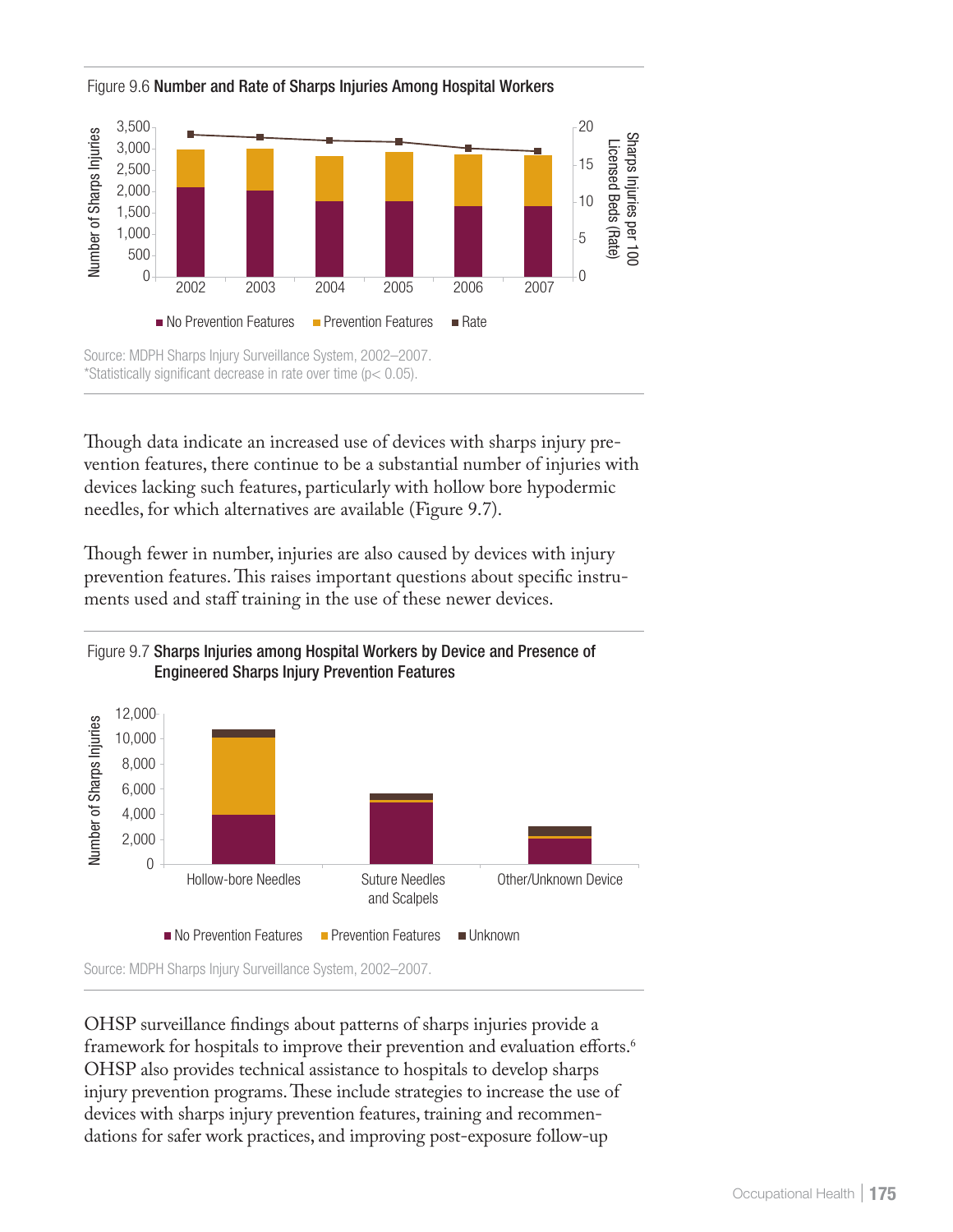of workers who have experienced a sharps injury. OHSP also facilitates exchange of this information among hospitals and hospital workers.

 These cases provide important information about industries and occupations For example, individuals with work-related asthma interviewed by OHSP commonly report that their asthma symptoms are associated with the use of cleaning products. Other states have also identified a link between asthma ed in national efforts to ensure than cleaning products certified as "green" do not include ingredients known to cause asthma. State and city agencies and schools are being encouraged to use these safer products. OHSP has also worked to reduce exposures to other substances known to cause asthma such According to recent findings Work-Related Lung Diseases from the Massachusetts BRFSS, 40% of adults with asthma report that their asthma was either caused or made worse by exposures at work. Breathing in dusts and fumes at work can damage the lungs, causing diseases such as silicosis, asbestosis, lung cancer, and "popcorn lung" caused by the chemicals used in flavorings. Workplace exposures can also cause asthma or aggravate asthma symptoms. According to recent findings from the Massachusetts BRFSS, 40% of adults with asthma report that their asthma was either caused or made worse by exposures at work.7 (For more information on asthma, see Chapter 7). Work-related asthma is a reportable condition in Massachusetts, and OHSP tracks cases reported to MDPH by health care providers and hospitals.<sup>8</sup> where workers are at risk, as well as hazards that need to be corrected. and the use of cleaning products in the workplace.<sup>9,10</sup> OHSP has participatas latex in gloves and isocyanates in auto body spray paint. Pneumoconioses are a group of lung diseases caused by inhalation of mineral dusts (primarily silica and asbestos), nearly always in occupational settings where processes such as sandblasting, shipfitting, and asbestos remediation take place. In 2006, there were nearly 900 hospitalizations of individuals with pneumoconiosis. More than 90% of these were hospitalizations for asbestosis, a lung disease caused by exposure to asbestos.

Asbestos is also the only well established risk factor for mesothelioma, a rare but highly fatal cancer of the lining of the lung and abdomen. During 2000-2005, an average of 94 cases of mesothelioma were reported to MDPH each year, and the rate of mesothelioma in Massachusetts consistently exceeded that for the nation (Figure  $9.8$ ).<sup>11</sup>

Because asbestosis and mesothelioma take many years to develop, cases diagnosed today are due to asbestos exposures in the past. High rates of mesothelioma and asbestosis in Massachusetts are in large part a legacy of our shipbuilding industry. Workers who were employed in construction and certain manufacturing industries, such as textile manufacturing, are also at risk. While use of asbestos has declined significantly in recent years, the Occupational Safety and Health Administration (OSHA) estimates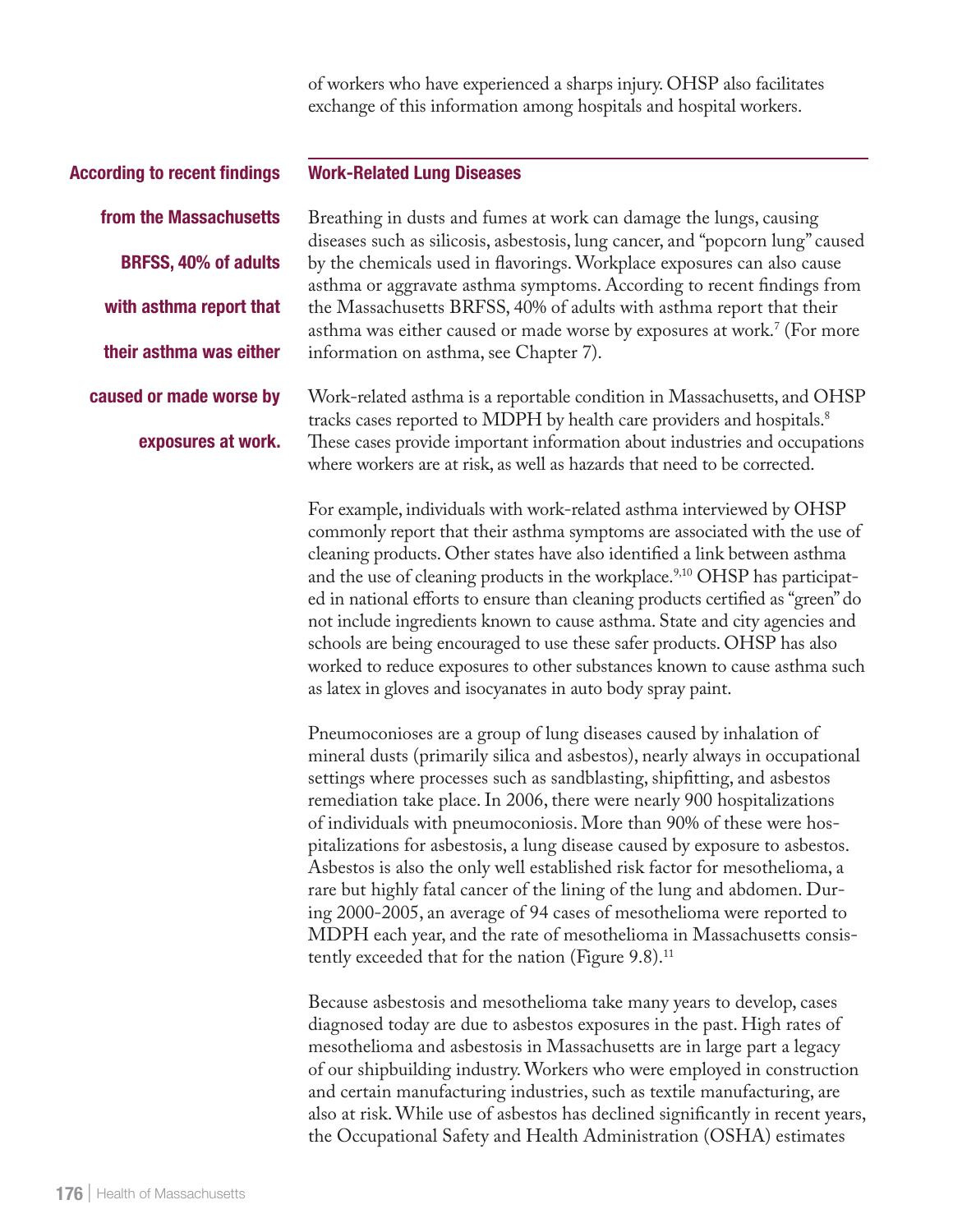Figure 9.8 Incidence Rates of Malignant Mesothelioma



Sources: MDPH Cancer Registry, National Cancer Institute Surveillance Epidemiology and End Results (SEER) Program and the North American Association of Central Cancer Registries. \* The MA rate was significantly higher than the US rate (p<0.05).

that 1.3 million workers in the US continue to be exposed to asbestos at work. A particular concern is exposure to in-place asbestos in buildings, including schools.12

 the burden of disease and evaluate the impact of prevention efforts over time, but also to identify previously unrecognized settings in which workers related disease is also an important reminder of the need for precautions in Continued surveillance of mesothelioma is important not only to document and community members may be at risk. The continuing tragedy of asbestosintroducing new materials and chemicals into the workplace.

#### Work-Related Injuries to Teens Work-Related Injuries to Teens While employment can

Although teen employment has declined from its peak in 1999, young workers continue to be a vital part of the Massachusetts workforce. In 2007, an estimated 25% of 15-17 year-olds in Massachusetts were employed on average at any given time, largely in part-time jobs in retail and service industries.13 While employment can provide many benefits for youth, working teens also face workplace health and safety risks.

Tragically, nine Massachusetts teens have been fatally injured at work since 2000. Nationally, young workers have higher rates of nonfatal occupational injury per hours worked than adults.14 This is explained in part by the types of jobs they do; many jobs in which teens are employed have higher than average injury rates for workers of all ages. Other factors – inexperience, lack of safety training, and developmental factors, both physical and psychosocial – may also increase risks for young workers.<sup>15</sup>

When a MDPH study of childhood injuries in the late 1980s found that a substantial percentage of injuries to 14-17 year-olds were work-related, MDPH took action.16 In 1993, public health regulations were passed

provide many benefits for youth, working teens also face workplace health and safety risks.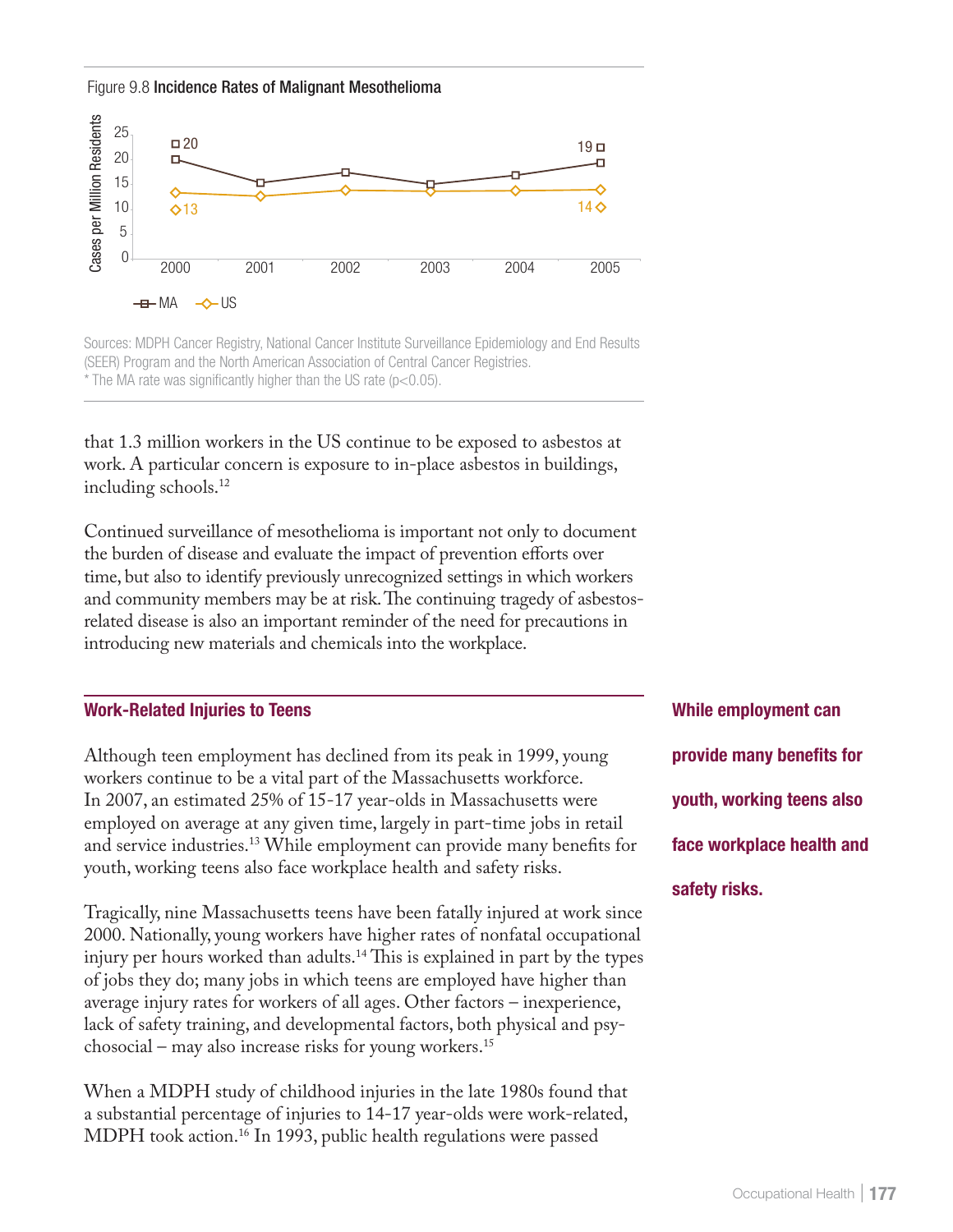

#### Teens Killed Operating Forklifts

 Since 2000, two teens have been fatally injured while operating forklifts, a task prohibited by child labor laws. In response, MDPH sticker. Hundreds of thousands of disseminated nationally by MDPH developed a bilingual forklift these warning labels have been and federal partners.

requiring hospitals to report work-related injuries to persons under age 18.8 Since that time, OHSP has tracked work-related injuries to teens under age 18 using emergency department data and workers' compensation records to identify cases. OHSP conducts follow-up interviews with injured teens, and works with multiple government agencies and community partners to address identified health and safety problems and promote safe work for youths. Findings were used by community partners in advocating for changes to strengthen Massachusetts child labor laws, passed by the legislature in 2006.<sup>17</sup>

While there is evidence of success, more remains to be done. Between 1994 and 2008, the occupational injury rate for teens (based on workers' compensation lost wage claims) declined by 61% compared to a 37% decline in the rate for adult workers (Figure 9.9). However, each year close to 1,000 Massachusetts teens continue to seek emergency department treatment for work-related injuries and more than 250 workers' compensation claims are filed for injuries resulting in five or more lost workdays.





Source: Massachusetts Department of Industrial Accidents Workers' Compensation Claims, MDPH Teens at Work Injury Surveillance System.

\*Statistical significance for each trend line and between trend lines is p<0.001.

Injuries occur most frequently among teens employed in restaurants, food stores and nursing homes (Figure 9.10). Interviews with injured teens highlight lack of health and safety training, inadequate supervision and lack of compliance with child labor laws as continuing problems that need to be addressed. Often injuries to teens are considered "not serious" but 18% of those interviewed anticipate long term consequences as a result of their injuries (Figure 9.11).

No agency in Massachusetts has the sole responsibility for protecting young workers. The Massachusetts Youth Employment Safety (YES) Team, under MDPH leadership, brings together state and federal agencies concerned with youth employment to coordinate efforts to protect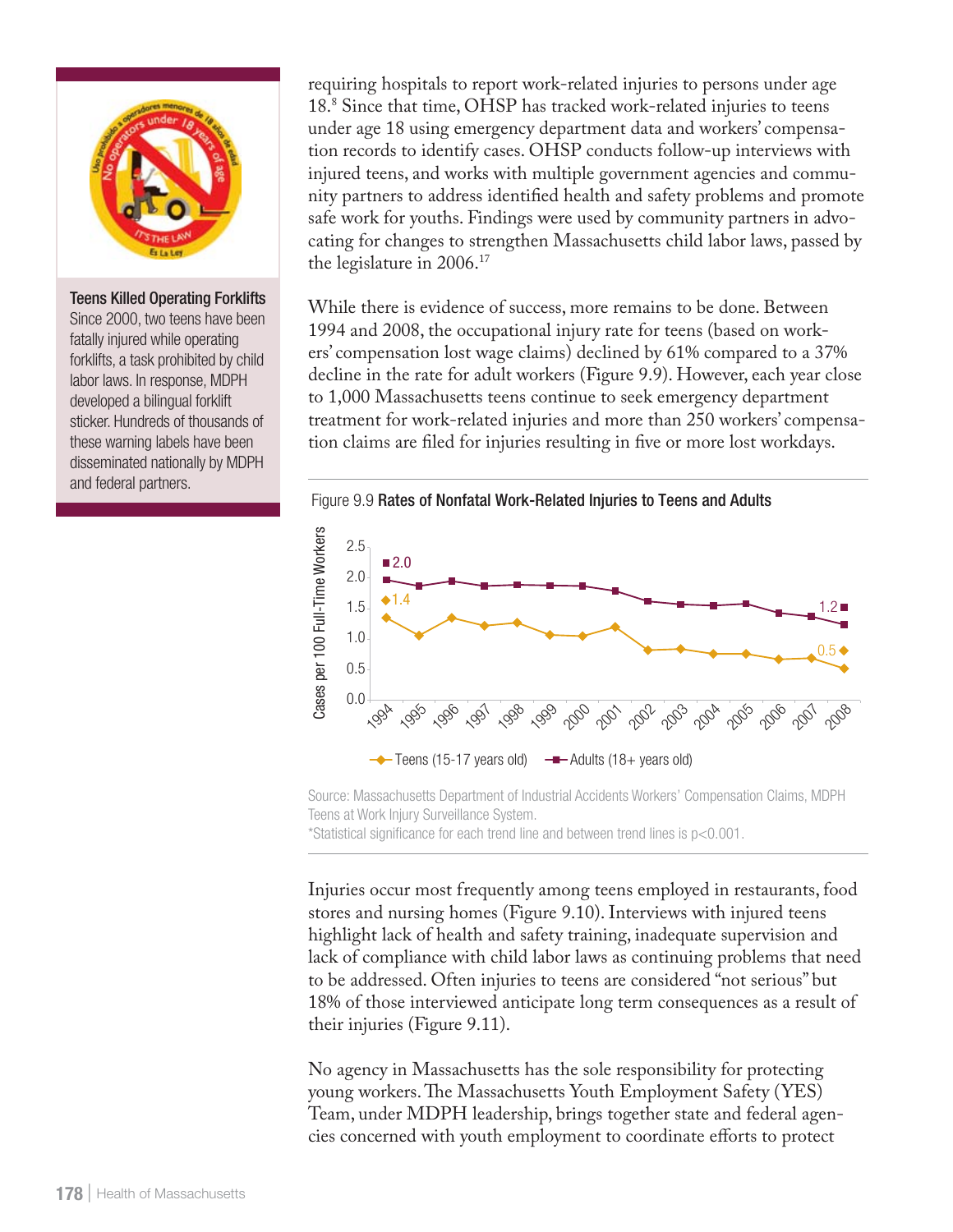#### Figure 9.10 Work-Related Injuries to Teens Under Age 18 by Industry Sector



Source: Massachusetts Department of Industrial Accidents Workers' Compensation Claims, MDPH Teens at Work Injury Surveillance System, 2002-2007.



Figure 9.11 Interviews with Massachusetts Teens Injured at Work

and promote the health and safety of young workers.18 OHSP has collaborated with the Office of the Attorney General and the Department of Elementary and Secondary Education to produce and disseminate information about child labor laws and health and safety for teens, parents and employers. OHSP has helped develop and deliver three-hour basic health and safety training for working youths. MDPH has also provided support for a peer-run youth health and safety leadership academy for teens that focuses on workplace violence and other workplace health and safety issues, including how to speak up about safety concerns. New efforts are underway to integrate health and safety training in workforce development programs for youths.

#### Occupational Health Disparities

As with most other health problems, the burden of work-related injuries and illnesses is not borne equally by all Massachusetts residents. Lowincome, immigrant, and racial and ethnic minority workers are at higher risk. This is due in large part to the fact that they are more likely to be

#### What Injured Teens Have to Say

 back and fell. They said, "You're "A co-worker and I were lifting a patient to help her sit up in bed. We were using proper body form, but there weren't enough people helping. I strained my ok," and made me work the rest of the shift. I had been lifting the patient using a draw sheet. I pulled my lower back and strained my ligaments." *— 17-year-old nursing home employee*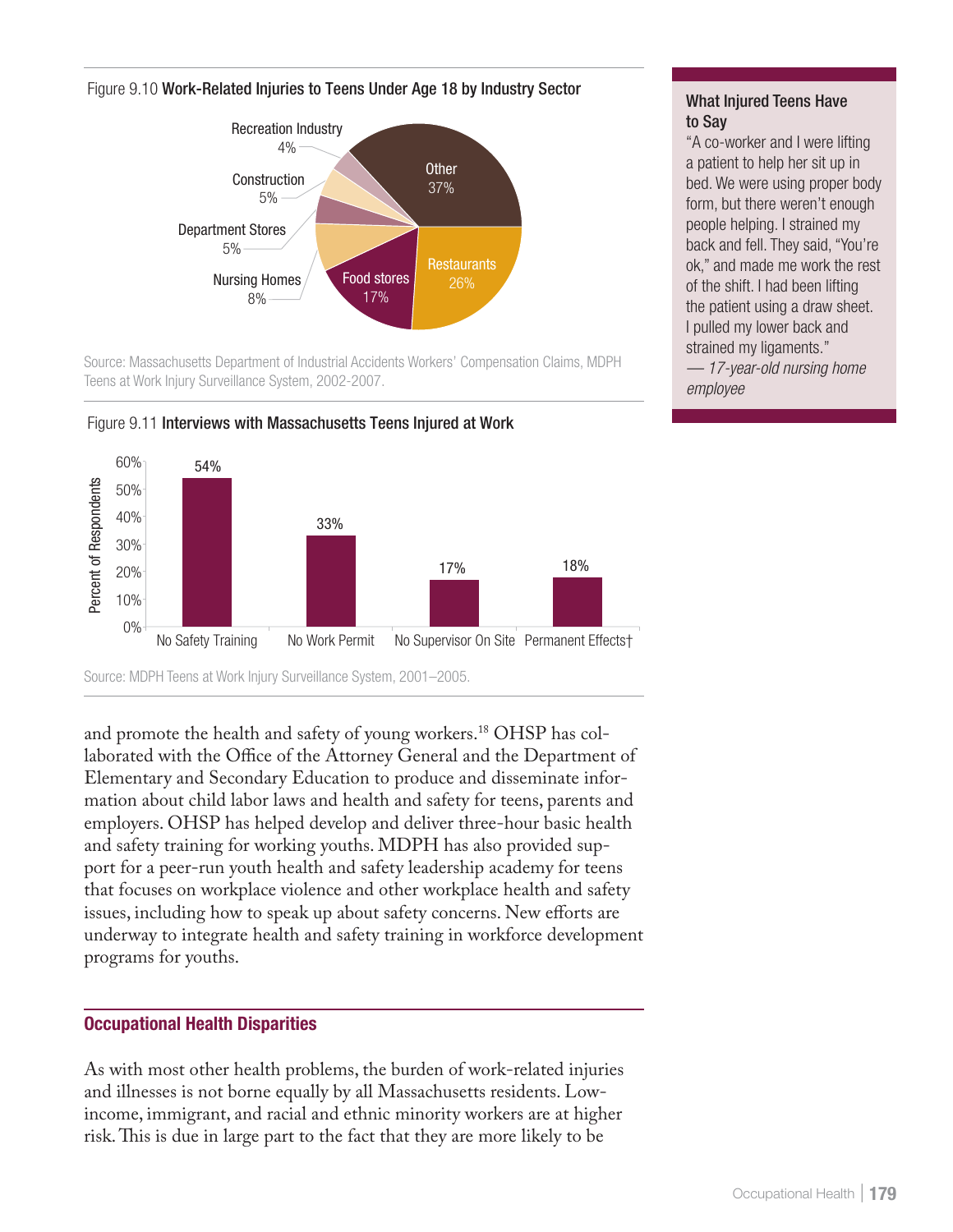#### Fatal Injuries among Brazilian Workers in Massachusetts

Brazilians are the most populous newcomer group in Massachusetts post 1990; almost one out of every five immigrants entering Massachusetts is from Brazil.<sup>19,20</sup> From 1991, when MDPH first began tracking fatal occupational injuries, through 1999, the death of one worker born in Brazil was recorded. From 2000-2007, 17 workers born in Brazil were fatally injured at work in Massachusetts. All were male and 12 worked in construction. Falls to lower levels accounted for six of the Brazilian construction worker deaths. Brazilians, who speak Portuguese, do not usually identify as Hispanic, and most deaths of Brazilian bornworkers are not included in the Hispanic fatality count.<sup>21</sup>

employed in higher risk jobs (Figure 9.12). Discrimination and economic insecurity that make workers hesitant to speak up about workplace hazards may also contribute to these disparities.

#### Figure 9.12 Leading Occupations in Massachusetts

| <b>WHITE</b>                | <b>BLACK</b>         |  |
|-----------------------------|----------------------|--|
| <b>Secretaries</b>          | Nursing aides        |  |
| Managers & admin.           | Janitors & cleaners  |  |
| Supervisors in retail sales | Registered nurses    |  |
| Registered nurses           | Cashiers             |  |
| Salespersons                | <b>Maids</b>         |  |
|                             |                      |  |
| <b>HISPANIC</b>             | <b>ASIAN</b>         |  |
| Nursing aides               | Computer engineers   |  |
| Janitors & cleaners         | Medical scientists   |  |
| Grounds maintenance         | Waiters & waitresses |  |
| <b>Maids</b>                | Physicians           |  |
| <b>Truck drivers</b>        | Cashiers             |  |
|                             |                      |  |

Source: US Department of Labor, Bureau of Labor Statistics, Current Population Survey, 2005-2007.

Traditional sources of information about work-related injuries and illnesses, the Survey of Occupational Injuries and Illnesses and workers' compensation records, do not include information about race and ethnicity or country of origin. They are also thought to miss many injuries affecting immigrants and other vulnerable workers. In response, OHSP has developed other approaches to document occupational health disparities.

Occupational fatality data collected by OHSP reveal that Hispanic workers in Massachusetts are more likely to be fatally injured at work than their White counterparts. During 2000-2007, Hispanic workers had a higher risk of being killed on the job (Figure 9.13). This disparity in rates was evident even *within a high risk* occupation: the rate of fatal falls among Hispanic construction workers was twice that for White workers.

 injuries on communities of color. During 1996-2000, Hispanic workers larly burns and amputations – compared to White workers. Asian workers were at high risk of hospitalization for work-related burns. Black workers were at high risk of hospitalization for strains and sprains that occurred at work (Figure 9.14).<sup>22</sup> Even among working teens, Hispanic youth are White teens who work (4.5 vs. 3.0 ED visits per 100 full time workers in Hospitalization data also reveal the disparate impact of work-related were at high risk of being hospitalized for work-related injuries – particumore likely to sustain injuries treated in emergency departments than  $2003 - 05$ ).<sup>23</sup>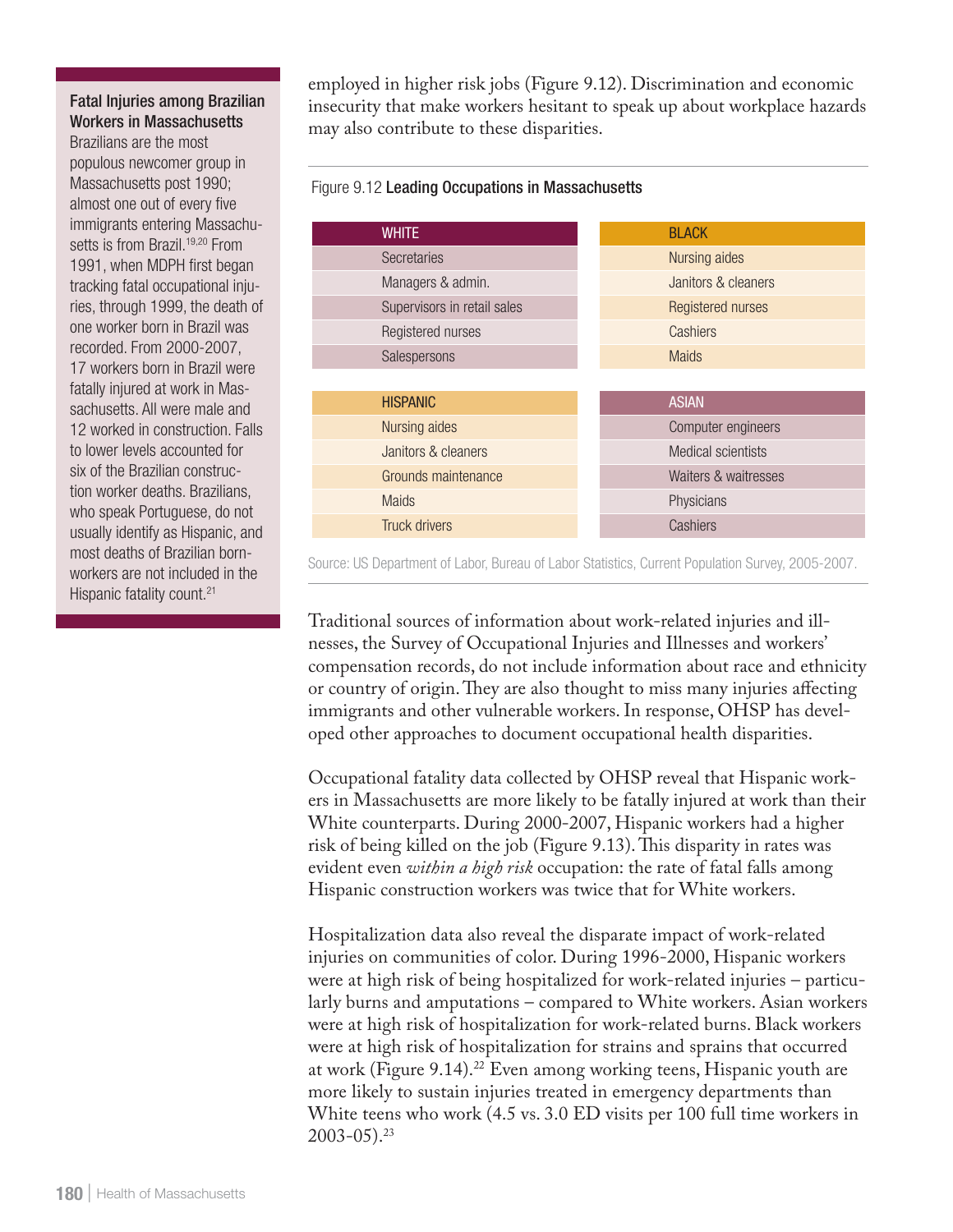



Source: MDPH Census of Fatal Occupational Injuries, 2000–2007. \*Rate significantly higher than rate for Whites (p<0.05). \*\*Rate borderline significantly higher than rate for Whites (p<0.05).



Figure 9.14 Hospitalization Rates for Select Work-Related Injuries

Source: Massachusetts Division of Health Care Policy and Finance, Hospital Discharge Database, 1996–2000.

Low-income, immigrant, and racial and ethnic minority workers are less likely to have access to health and safety resources. To learn more about the occupational health experience of these workers, OHSP conducted a survey of more than 1,400 patients at five community health centers. The survey was conducted in six different languages. More than 21% of those interviewed reported experiencing a work-related health problem during the previous year. Fifty-two percent of patients born in other countries had never heard of workers' compensation compared to 15% of those born in the US (Figure 9.15). A striking 75% of foreign-born patients had *never*  heard of the US Occupational Safety and Health Administration (OSHA) compared to 41% of those born in the US.

The elimination of racial and ethnic health disparities is a public health priority both in Massachusetts and the nation. As surveillance findings indicate, working conditions contribute to these disparities. OHSP

<sup>\*</sup>Injury rate is significantly greater than rate for Whites (p<0.05).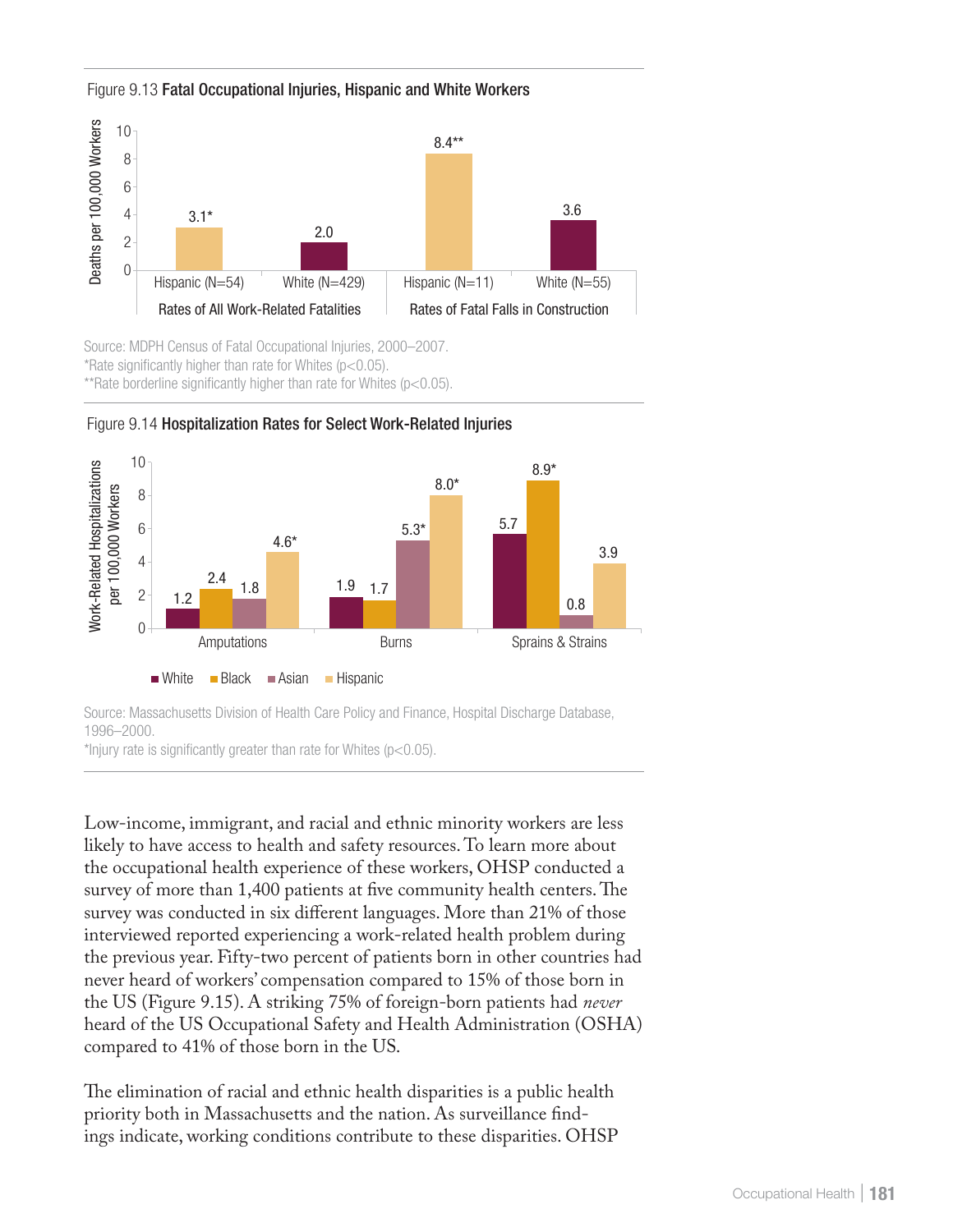

Figure 9.15 Patients Unaware of Workers' Compensation or OSHA, by Place of Origin

Source: MDPH Occupational Health Survey of Massachusetts Community Health Centers, 2002–2003.

collaborates with a variety of community partners to translate data into action to address the occupational health needs of vulnerable workers and newcomer communities.

 OHSP provides crucial data and technical assistance to a number of sachusetts Floor Finishing Safety Task Force; the Lawrence Latino Safety Partnership, a community-university collaboration that develops methods and the Access to Compensation Working Group that seeks to improve OHSP has also helped facilitate safety training for Brazilian construction workers and outreach to Brazilian immigrants employed in the granite groups working to prevent hazards faced by vulnerable workers: the Masto reduce falls and silica exposure among Latino construction workers; access to workers' compensation benefits for injured immigrant workers. counter top industry.

In collaboration with these networks, OHSP has developed and translated user-friendly materials on fall prevention, fire prevention, and workers' compensation for the immigrant communities most affected. OHSP has also worked with the MDPH health communications office to develop and post Spanish and Portuguese podcasts on health and safety in construction. OHSP continues to work closely with several community health centers to increase identification and documentation of work-related injuries and illnesses affecting their patients, and to improve patients' access to occupational health services.

#### Promoting and Protecting Employee Health

The worksite is increasingly recognized as a setting for promoting healthy activities and behaviors. The MDPH Working on Wellness Initiative is helping employers to develop wellness programs that emphasize institutional changes that promote a culture of health (See Chapter 2 – Community Assets).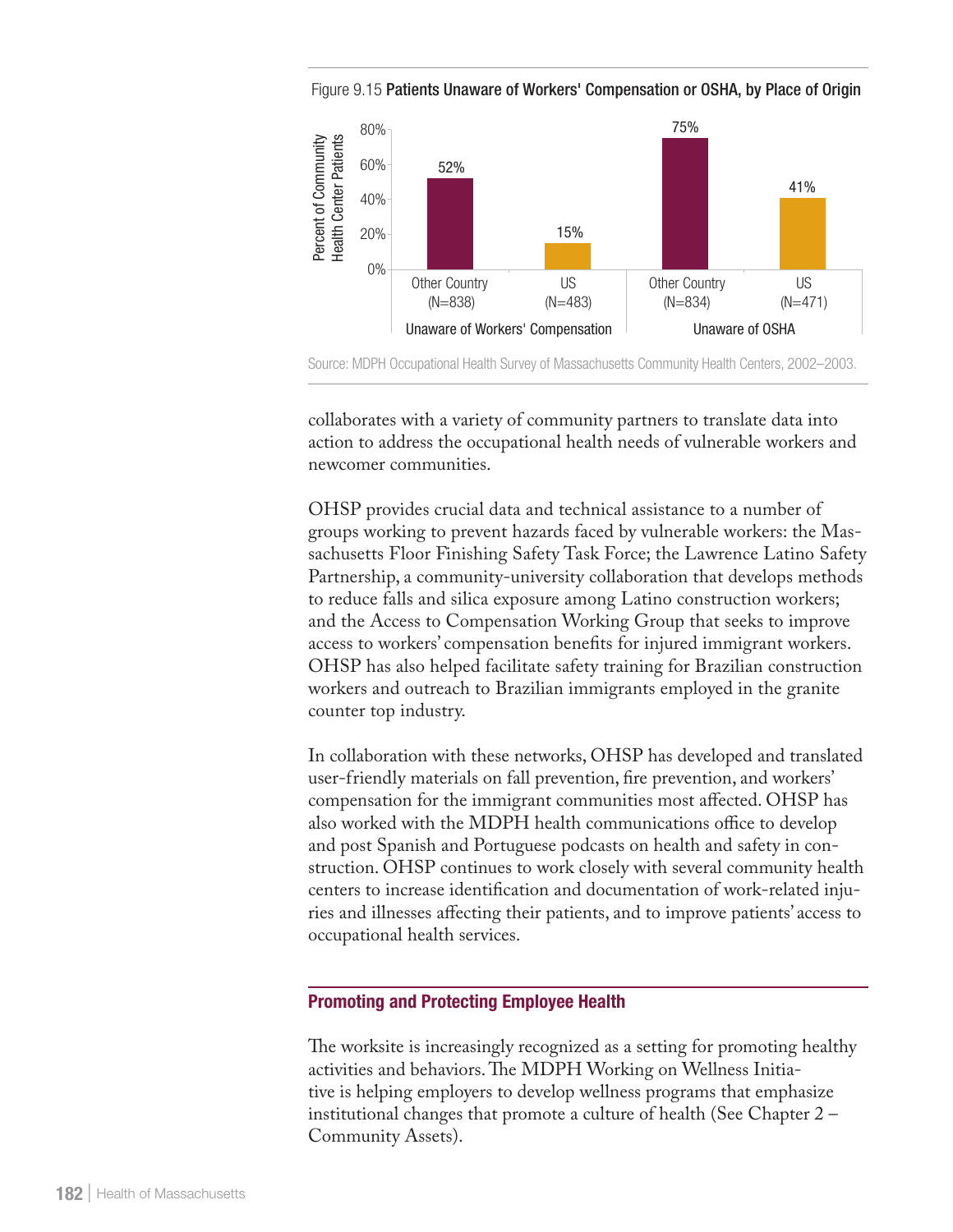OHSP is collaborating with the Working on Wellness Initiative to encourage employers to address occupational health and safety risks in their worksite wellness programs.

Questions about occupational health policies and practices were included in the comprehensive Massachusetts Worksite Health Improvement Survey in 2008. Nearly 40% of the worksites that responded reported having a health and safety committee; however, more than 20% reported having neither a committee nor a designated individual responsible for worksite safety and health.<sup>24</sup> Both management leadership and worker involvement are considered crucial to developing safer worksites.<sup>25</sup> Steps taken by employers to create safer work environments can increase employees' participation in health promotion efforts.26

Academic partners at the University of Massachusetts Lowell and the Harvard School of Public Health are working with MDPH to develop integrated approaches to worksite wellness that both promote and protect worker health.

#### **Summary**

 Work matters. It is necessary to consider the impact of work on health in able human suffering and costs. Data to guide action and partnerships among public health programs and with community partners are essential to address the full range of health needs of an increasingly diverse and the overall effort to protect the health of the public and reduce preventmobile workforce.27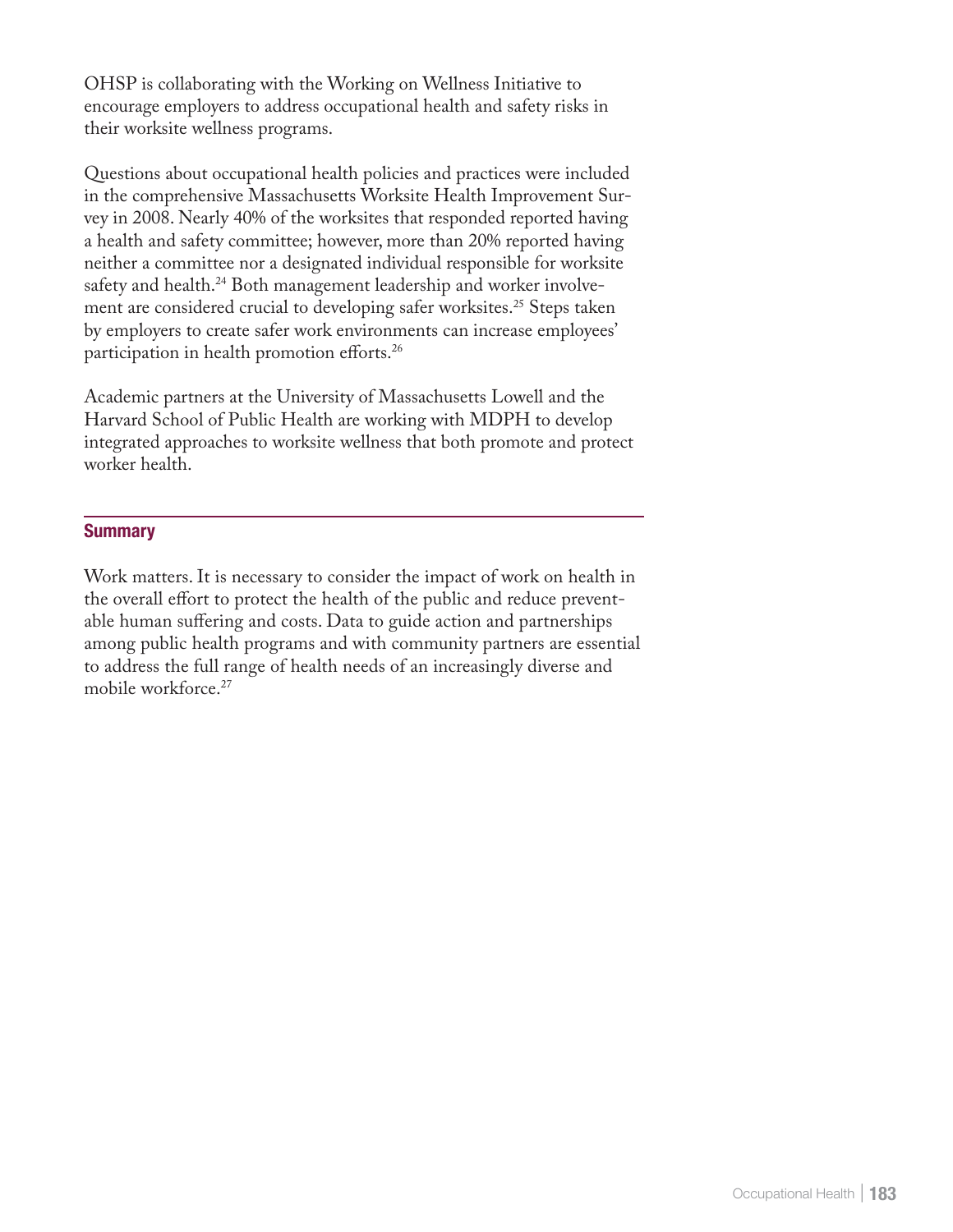#### Policy Perspective: Public Policy and Demographic Change in Massachusetts



 Professor Emeritus, UMASS Lowell, David Wegman, MD, MSC Department of Work Environment

 Executive Director, Marcy Goldstein-Gelb, MS Massachusetts Coalition for Occupational Safety and Health

e are fortunate in Massachusetts to have the Occupational **Health Surveillance Program dedicated to measuring and** interpreting essential information on occupational injury, disease and risks. The Program has been instrumental in gathering data and disseminating accessible and informative analyses that are well used by communities. Investigating the factors contributing to recent floor finishing fatalities, surveying injured teens to identify commonalities, and culling through thousands of injury and illness reports from public sector employees provide examples of what makes OHSP a key partner for communities seeking to ground their education and policy development efforts in real data.

Exciting opportunities exist now to build on this very strong foundation and fill important gaps in information that could greatly benefit workers across the entire range of employment in the Commonwealth from healthcare, education, construction and manufacturing to retail, and service.

 health data are collected in Massachusetts, whether through vital individuals' workplaces and jobs can improve our understanding of the First, we must continue including information about "work" when other statistics, surveys or electronic health records. Collection of data about hazards workers face and, in turn, our ability to take action to reduce health and safety risks.

Second, we have to collaborate across the Department's programs to integrate occupational health with the day-to-day practice of public health. Some examples include influenza and the impact on health care workers, cardiovascular disease and the role of workplace stress, and the contribution of workplace factors to adult asthma.

 leaders to anticipate and address potential risks associated with the Third, we need to work with the Commonwealth's economic growth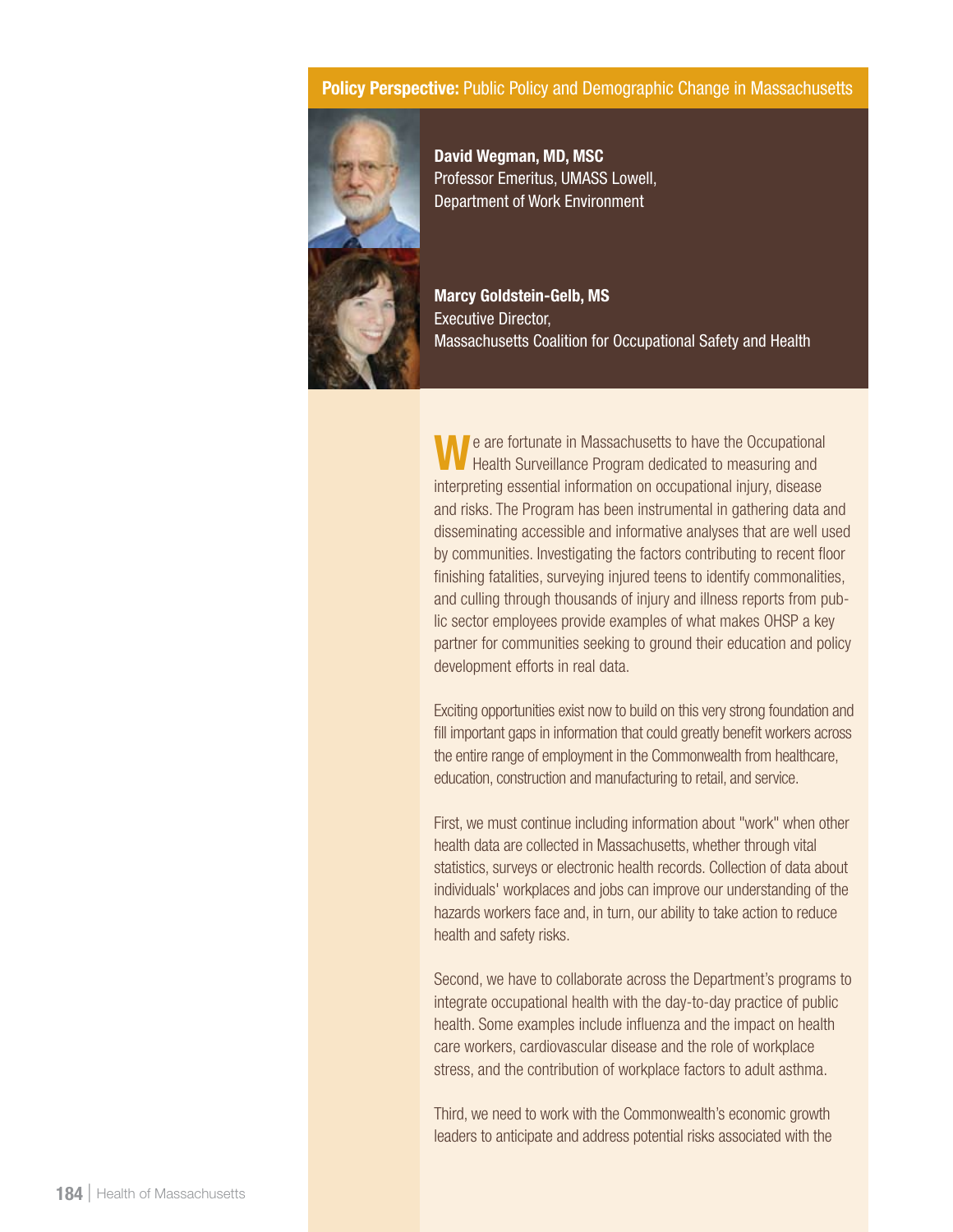development and adoption of new technologies and materials and promote safe, healthful, environmentally conscious jobs. An example is should collaborate with the Department of Workforce Development the emerging field of nanotechnology. Because the health and environmental effects are not sufficiently understood, we have to assume that some nanomaterials have the potential to impact worker health. OHSP among others to identify where use or manufacture of nanomaterials occurs, track the health of that workforce, and provide the new entities with the latest health and safety research on nanotechnology.

Fourth, we need to strengthen and build upon the Department's partnerships with community groups representing high risk groups such as teens and immigrants to engage them actively in identifying priority community needs and collaborating on data collection and dissemination strategies.

Fifth, we must utilize OHSP's expertise in implementing the data collection and analysis component of the Governor's new executive order establishing health and safety committees across state agencies.

 Finally, we must consider the full breadth of the workforce. Rapid tions for public sector workers, the aging worker demographic, and the change in the nature and stability of jobs, the growth of the service and information economy, the need to improve health and safety protecgrowing ethnic and cultural richness and diversity of the workforce, are all key developments for the protection of worker health.

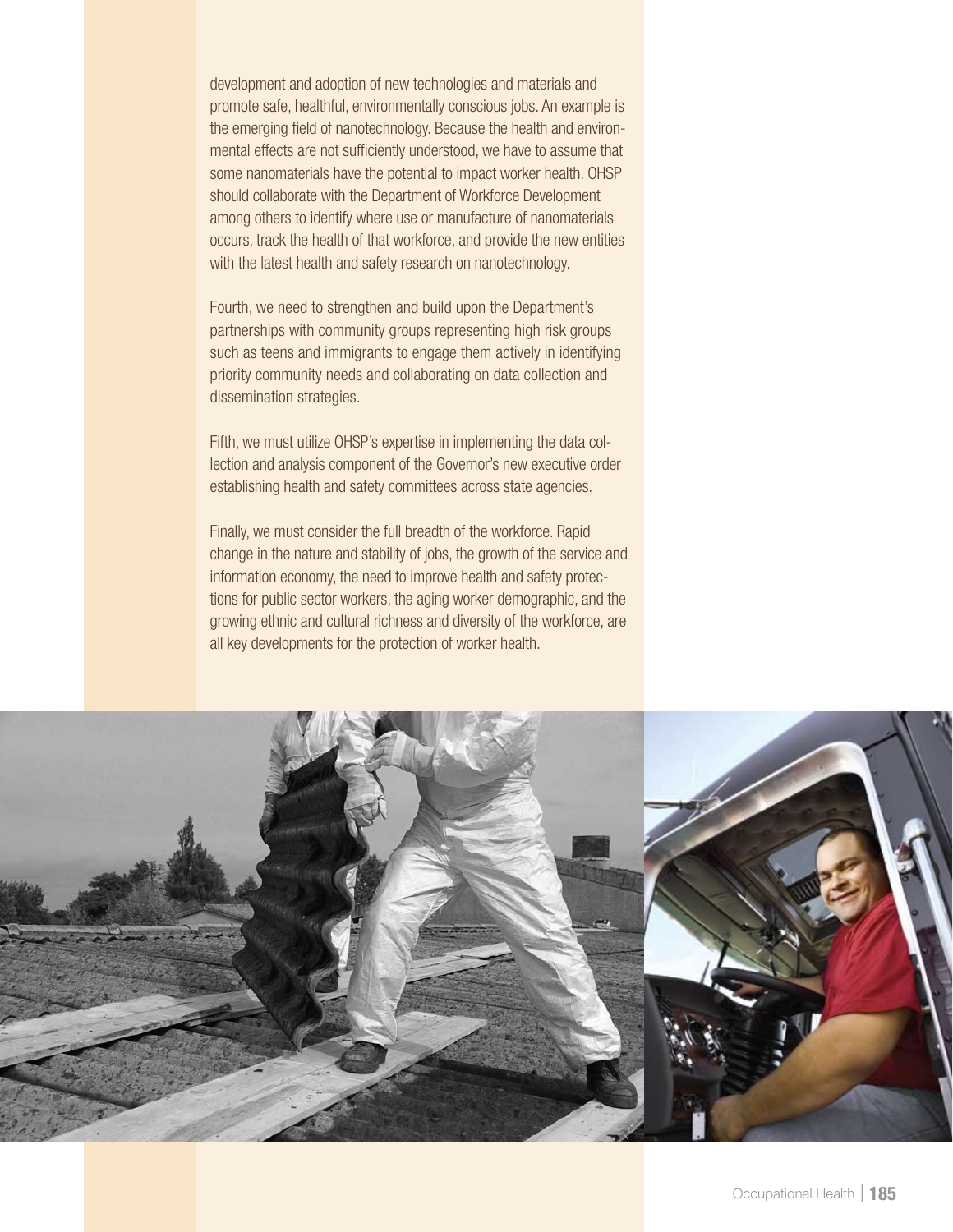### FIGURE NOTES

- **Figure 9.1:** Information about industry was unavailable for 1 occupational fatality. The Government sector includes occupational fatalities sustained by public sector workers regardless of industry. Data not presented for two industry sectors with fewer than 5 fatalities (Mining and Information). Rates calculated using MA employment estimates from the Current Population Survey, Bureau of Labor Statistics, US Dept. of Labor.
- **Figure 9.2:** Not included in the figure were event/exposure sub-categories with  $<$ 3 fatal injuries, and 1 fatality resulting from a bodily motion.
- **Figure 9.3:** Only private sector employers were sampled. In 2003, the survey was not conducted in Massachusetts (data missing).
- **Figure 9.4:** Only private sector employers were sampled.
- **Figure 9.5:**  $N=19,485$ .
- **Figure 9.6:** The number of sharps injuries from devices with unknown sharps injury protection features, which comprised <14% each year, are included in the calculation of rates but not included in the figure (annual counts).
- **Figure 9.7:** Hollow-bore needles include but are not limited to hypodermic needles/ syringes, winged steel needles, vacuum tube collections holder/needle, and IV stylets.
- Figure 9.8: US rate for 2000-01 estimated from 13 Surveillance Epidemiology and End Results (SEER) Program cancer registries. US rate for 2002-05 estimated from 42 North American Association of Central Cancer Registries. Rates age-adjusted to the 2000 standard population.
- **Figure 9.9:** Rates calculated using MA employment estimates from the Current Population Survey, Bureau of Labor Statistics, US Dept. of Labor.
- Figure 9.10: Industry coded using the North American Industry Classification System, 1997. N=1,252.
- **Figure 9.11:** Permanent effects include anticipated permanent pain, limited sensation or loss of movement. N=174.
- **Figure 9.13:** Rates calculated using MA employment estimates from the Current Population Survey, Bureau of Labor Statistics, US Dept. of Labor.
- **Figure 9.14:** Primary payer of workers' compensation used to identify work-related injuries.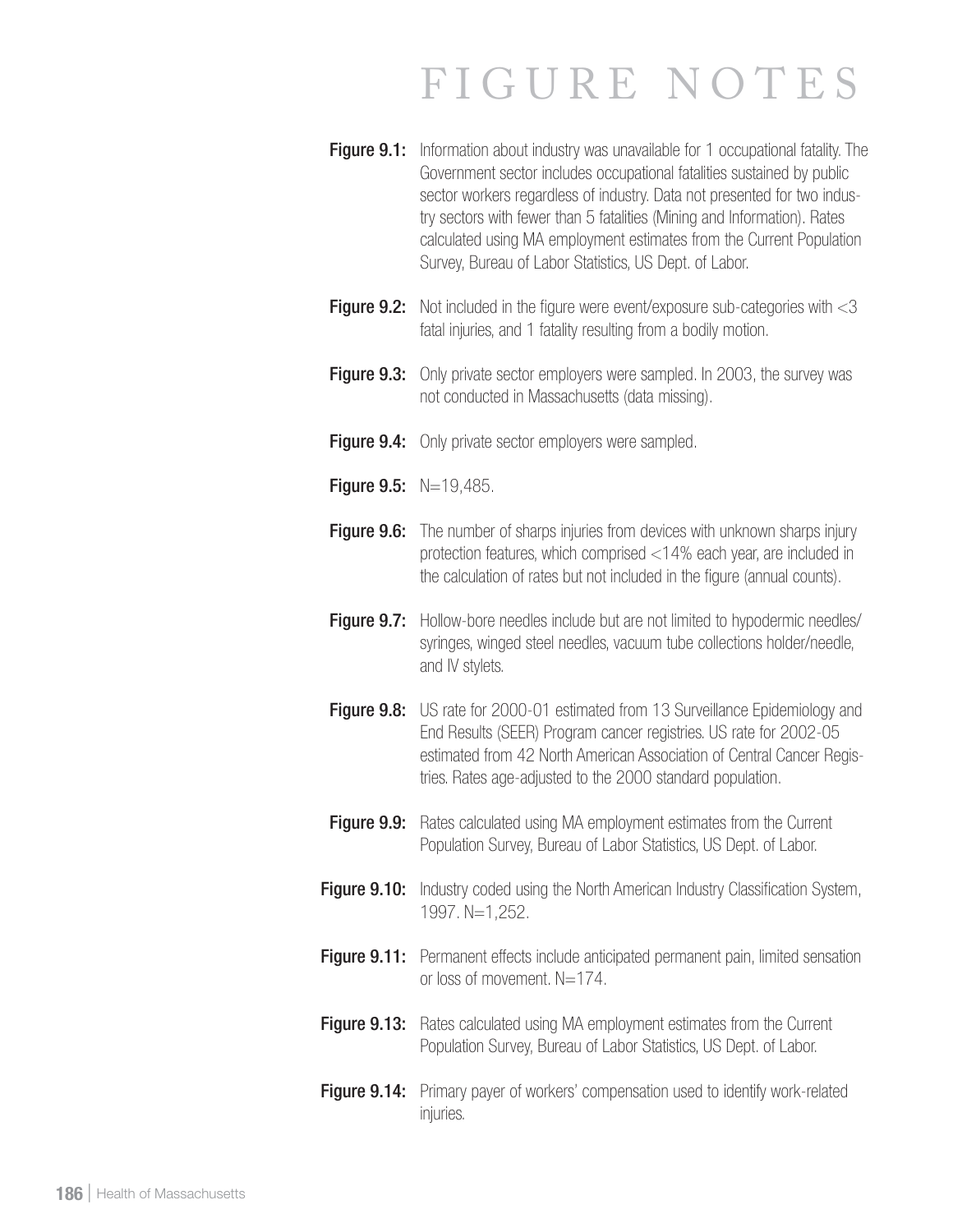Figure 9.15: The federal Occupational Safety and Health Act (legislation which cre ated OSHA) and state Workers' Compensation law provide important rights, benefits, and protections to workers.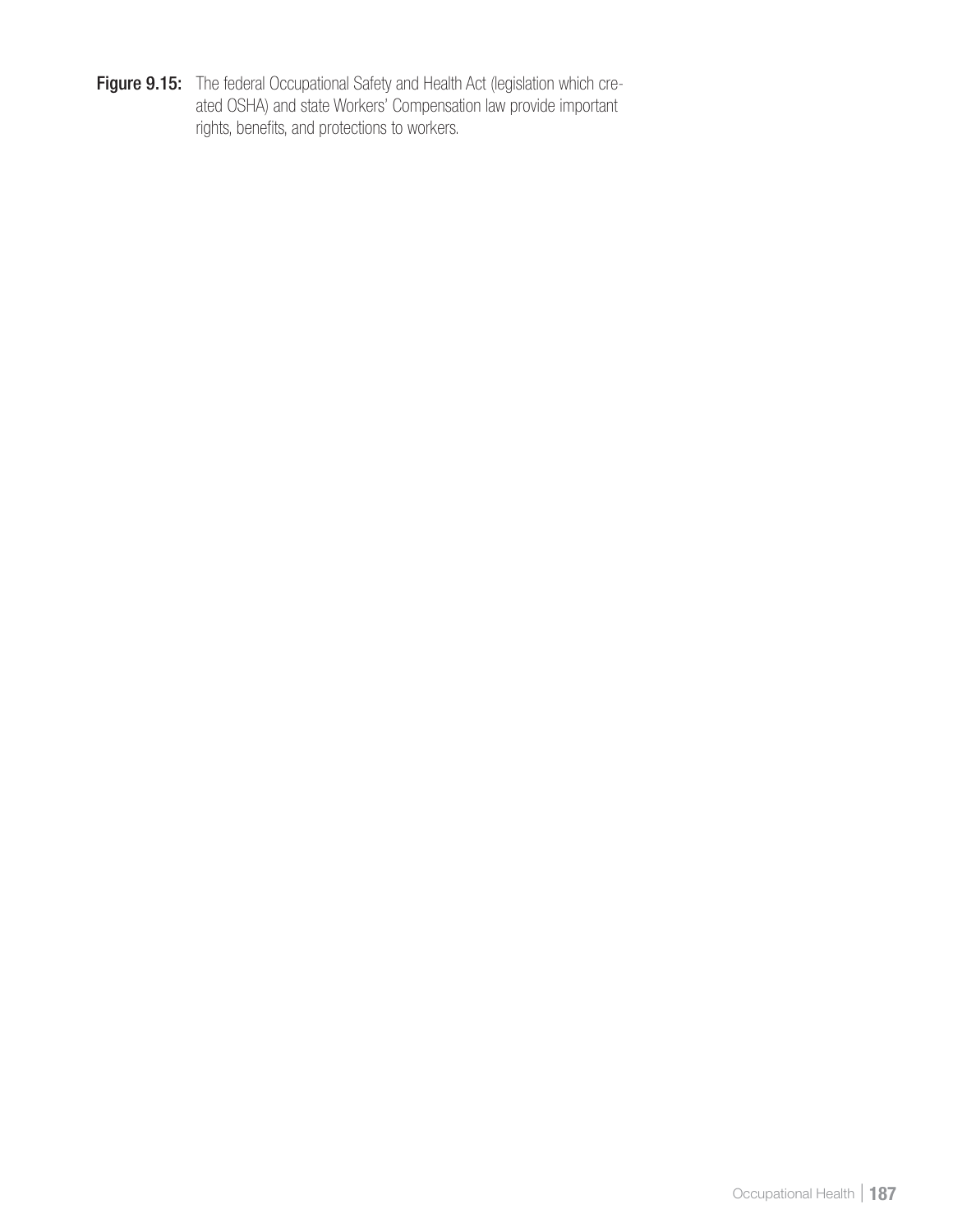## ENDNOTES

- 1 The work of the Occupational Health Surveillance Program is funded largely through Cooperative Agreements with the Centers for Disease Control and Prevention, National Institute for Occupational Safety and Health (NIOSH). Some funding is also provided by the US Department of Labor, Bureau of Labor Statistics. OHSP surveil[lance reports and educational materials can be found on the OHSP website: www.](www.mass.gov/dph/ohsp) mass.gov/dph/ohsp.
- 2 MDPH, Occupational Health Surveillance Program. Fatal Occupational Injuries in [Massachusetts, 2000-2007. 2008. Available at: http://www.mass.gov/Eeohhs2/](http://www.mass.gov/Eeohhs2/) docs/dph/ occupational\_health/fatalities\_2000\_07.pdf.
- 3 US Department of Health and Human Services. Testimony on Commercial Fishing Vessel Safety before the Committee on Transportation and Infrastructure, Subcommittee on Coast Guard and Maritime Transportation, US House of Representatives, [April 25, 2007. Available at: http://www.hhs.gov/asl/testify/2007/04/t20070425e.](http://www.hhs.gov/asl/testify/2007/04/t20070425e.html) html. Accessed March 2009.
- 4 General Laws of Massachusetts, MGL Chapter 111 Section 53D. An Act Relative to [Needlestick Injury Prevention.. Available at: http://www.mass.gov/legis/laws/seslaw00/](http://www.mass.gov/legis/laws/seslaw00/sl000252.htm)  sl000252.htm.
- 5 Code of Federal Regulations, 29 CFR 1910.1030. OSHA Bloodborne Pathogen Standard. Washington, D.C.: US Printing Office, Office of the Federal Register.
- 6 MDPH, Occupational Health Surveillance Program. Sharps Injuries among Hospital [workers in Massachusetts Hospitals, 2006. Available at: http://www.mass.gov/](http://www.mass.gov/Eeohhs2/docs/dph/occupational_health/injuries_hospital_2006.pdf) Eeohhs2/docs/dph/occupational\_health/injuries\_hospital\_2006.pdf.
- 7 MDPH, Asthma Prevention and Control Program. Burden of Asthma in Massachusetts. April 2009.
- 8 Code of Massachusetts Regulations. 105 CMR 300. Reportable diseases, surveillance, and isolation and quarantine requirements. Boston, MA: Massachusetts Department of Public Health.
- 9 Rosenman KD, Reilly MJ, Schill DP, et al. Cleaning products and work-related asthma. *J Occup Environ Med*. 2003;45:556-563.
- 10 Rosenman KD. Clean as a whistle, but what about that wheeze? *Am J Respir Crit Care Med*. 2007;176:731-732.
- 11 The annual numbers and rates of hospitalizations for or with pneumoconioses and of mesothelioma incident cases are included in the MDPH annual occupational health indicator reports available on the OHSP website and the Massachusetts Community Health Information Profile (MassCHIP).
- [Health Topics: Asbestos. Available at: http://www.osha.gov/SLTC/asbestos/index.](http://www.osha.gov/SLTC/asbestos/index.html)  12 US Department of Labor, Occupational Safety and Health Administration. Safety and html Accessed September 14, 2009.
- Population Survey. Washington, DC: US Bureau of Labor Statistics. Available at: 13 US Department of Labor, Bureau of Labor Statistics and US Census Bureau. Current <http://www.bls.gov/cps/>.
- 14 NIOSH (National Institute for Occupational Safety and Health). NIOSH Safety and [Health Topic: Young Worker Safety and Health. Available at: http://www.cdc.gov/](http://www.cdc.gov/niosh/topics/youth) niosh/topics/youth. Accessed June 22, 2009.
- 15 Castillo D, Davis LK, Wegman DH. Special Populations in Occupational Health: Young Workers. In: Frumkin H, Pransky G, eds. *Occupational Medicine: State of*